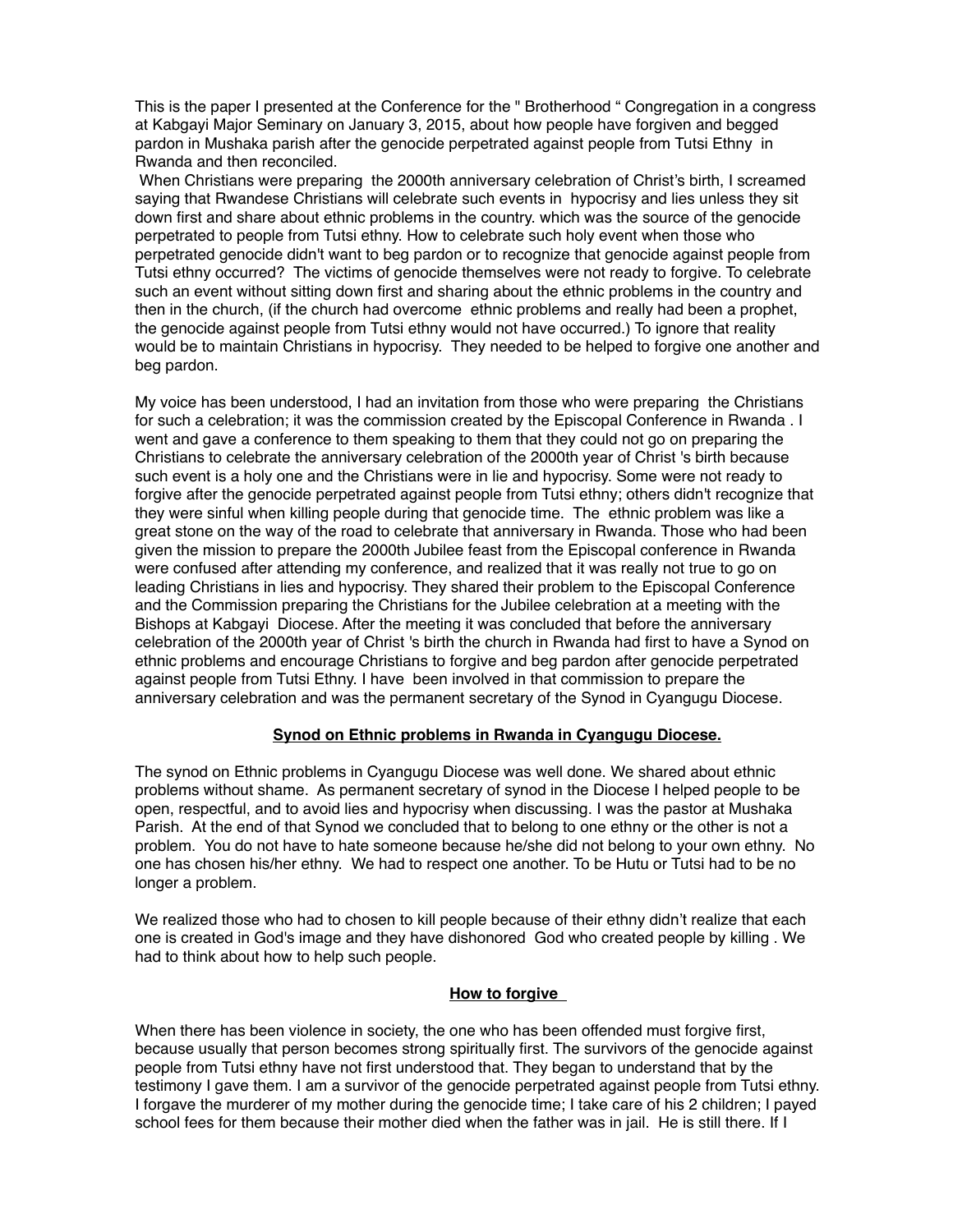didn't take care of them they could not study. The boy has made professional studies; he can now work in his life. The daughter is studying medicine at the University because, she wants to be a doctor. I continue taking care of her by paying her school fees.

When you forgive you have to be merciful. This testimony helped so many of the survivors in my parish; when you are pastor you have to preach by example. They began also to forgive. The survivors of the genocide asked me to drive them to District Rusizi Prison in order to forgive those who killed their relatives. I had showed them that forgiveness makes you free. A daughter, after listening to me preaching, decided to go and live with a mother whose husband had been killed by her father. She has been to help her and to console her because she was alone. That widow was still with one boy who was serving in the army. When the boy came to visit his mother he met the daughter at home and saw how she was taking care of his mother. Every time he came to visit his mother he saw that his mother was happy with the daughter. Finally the young soldier made a decision to get married with that daughter. Even if her father killed his father, she loved his mother, took care of her, and loved him as well. They got married. They are happy with 2 beautiful sons. The elder is Mahoro, "peace" in my mother language. I am the Godfather. I was happy by this good example. The good one began to triumph over the bad one in my parish.

### **SOS! All killers have been out of jail !**

Three survivors of the genocide against people from Tutsi ethny came to me after morning mass full of fear and told me, "Father, We are afraid!" All those who killed our relatives, parents, wives, and children ...... have been set free, they are no longer in jail. They are at home! They arrived yesterday! I invited them to come with me to my office and listened to them. They told me that if the killers were free from jail, they were going to kill them because no survivor of the genocide had to live. Those who were living could reveal how the genocide occurred. If you want to help someone in torment you first show him that you understand his problem, that his problem is real, and serious! I told them that very soon I was going to address that problem. So I did.

# **Retreat with survivors of genocide perpetrated against people from Tutsi ethny in Rwanda.**

I invited the survivors of the genocide to a retreat. I preached to them and the theme we used for the retreat was Romans 12:21, "Do not let evil defeat you; instead,conquer evil by good." They attended workshops and shared how people from Hutu ethny had been so unjust to them. How they hated them. How they have been with no mercy to kill children, etc.…. After that I asked them if they wished them also to be killed? They answered me saying that they don't want them to be killed. They wanted them to live; but, they needed to be converted and stop killing people . This made me happy because the good one went on triumphing over the bad one. I promised them I would announce their desires to those who had made genocide the next Sunday at mass and it has been so. I then invited the perpetrators of genocide to their own retreat.

# **Retreat with the perpetrators of genocide to people from Tutsi ethny.**

After a retreat with survivors from the genocide, I invited the perpetrators of the genocide to people from Tutsi ethny to a retreat also. The same word in Rm 12: 21 "Do not let evil defeat you; instead, conquer evil by good " had to lead us . I sent them to workshops. They also had to give a message to the Christians who were afraid of them. When coming from the workshops, the first thing they asked me to do was to ask the congregation during Sunday mass to have mercy on them and to look at them once more as humans. If they were free from prison they did not come to kill people once more. Instead they were ready to reveal the truth of what happened in the genocide and how it had occurred. This brought peace to the parish; especially to the survivors from the genocide.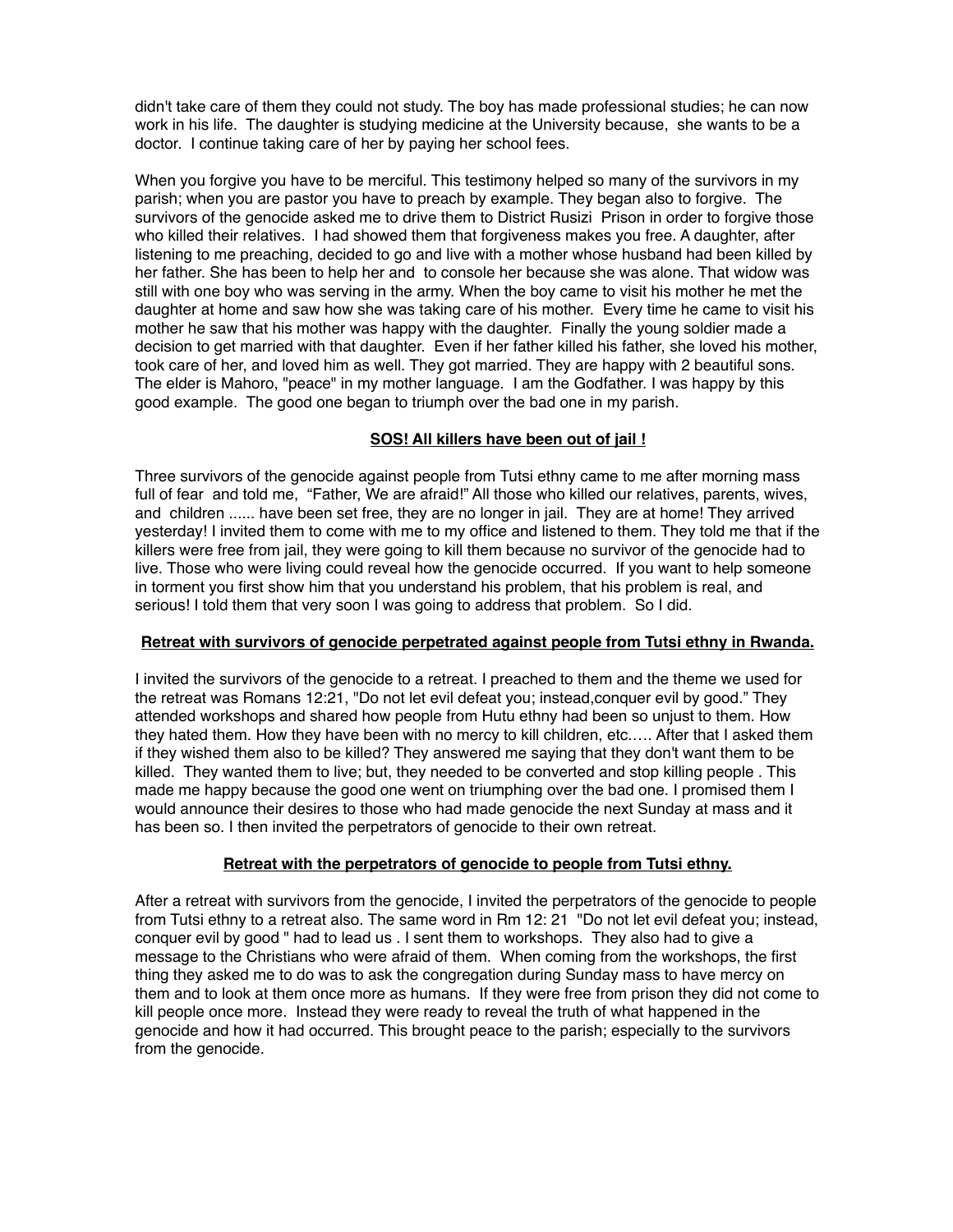### **Retreat with survivors from genocide , perpetrators of genocide and rescuers of people from Tutsi ethny during genocide time.**

It took time for me to organize such a retreat. First I was thinking how to organize a retreat with the survivors of genocide together with the perpetrators of genocide; but had been hesitant thinking that they were not ready for such a retreat. Led by Holy Spirit I realized if there were survivors from the genocide of people from Tutsi ethny it was because people from Hutu ethny had rescued them. Those rescuers had to be moderators in the retreat of survivors and perpetrators of genocide to people from Tutsi ethny. Holy Spirit was enlightening me.

I invited all of them to a retreat at the parish. When arriving in the room for the retreat I invited the survivors of the genocide to stand up and go in front in order to welcome the participants at the retreat. Rescuers and those who made genocide to people from Tutsi ethny were all from Hutu ethny. I then invited the rescuers, from Hutu ethny, to go stand next to the survivor he had rescued during the genocide time. I saw how the rescuers went proudly, and happily, to the one he had rescued. It was interesting to see one survivor from Tutsi ethny surrounded by 5,6,7,8,9 Hutu . It was so difficult to rescue one from Tutsi ethny during the genocide time. You tried to hide them and when you were suspected you sent them to your friend and he was also suspected. The victim would be sent to another one and so on until they had been rescued. So each survivor was surrounded by a team of rescuers from Hutu ethny.

I asked those who had perpetrated the genocide to see. The good Hutu's, who were good Christians, instead of killing their brothers and sisters in faith, they were rescuing them. At this, some who made genocide wept. I asked the survivors of the genocide if all people from Hutu ethny were bad people as they used to say? All together they replied that those surrounding them were good people because they rescued them. This was a way to help them to go on thinking about not letting evil defeat them. Once more I preached to them, again helped by that word in Rm 12, 21 "do not let evil defeat you; instead , conquer evil by good" .

They went into workshops to share and see what message they wanted to give to the parish congregation for beginning a new life after the genocide perpetrated to people from Tutsi ethny in Rwanda. After they workshops they concluded that after the genocide to people from Tutsi ethny they had as Christians to forgive and beg pardon. Christians in Mushaka parish entered in Gacaca court ready to forgive and beg pardon . The truth of the genocide had to be revealed. The Gacaca court were well done because Catholic Christians were very involved and helping. The retreats done in the parish had been fruitful in Gacaca court.

#### **Unity and reconciliation in Mushaka parish:**

In Gacaca court our Christians accepted they had killed people from Tutsi ethny during the genocide time. This was a scandal! To kill somebody because of who he is; is to be against God who created people . I invited those leaders in the church communities to debate this problem. The leaders of the church communities concluded by saying that those who had made genocide to people from Tutsi ethny had to stop getting holy communion. They had to wait and first get catechesis reminding them of their mistakes as Christians when they had killed their brothers and sisters during the genocide time. The period of that catechesis was for 6 months. When they have reached the half way point at three months of that catechesis they have a break. During the break they return to the families where they had killed people during the genocide time and beg pardon. The victim is afraid at first of the killer of his father, mother, brother or relative .... This exercise to go and meet the victim is to help heal the victim. The killer has to be merciful to the victim. This heals him, is healed by the welcome in the victim's family. Sometimes it is a very difficult but other Christians are there to help . In fact, both are closed and the victim has the key to open to the killer saying to him" I forgive you." The killer has the key to open to the victim saying to him " I beg pardon." After that short break the perpetrator of genocide comes back to the parish accompanied by the victim, who claims that he is no more afraid of him, they are merciful to one another. At this, the perpetrator of genocide goes on with catechesis.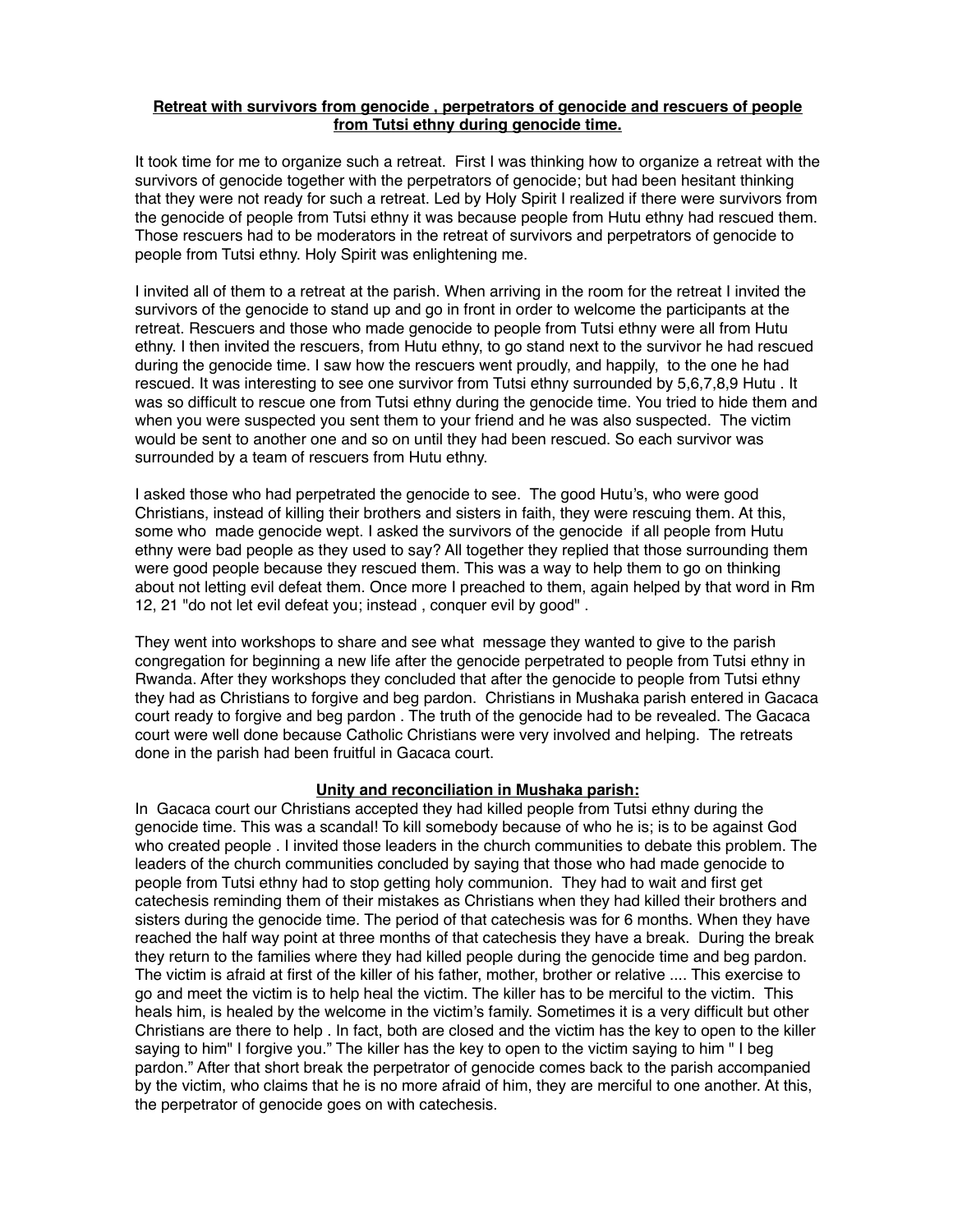





The last instructions of that catechesis, the perpetrator of genocide and his victim come together. They prepare themselves for the great event , Unity and Reconciliation. When the perpetrator of genocide begs pardon to God because of the horror he has done in the genocide, the victim is laying his hands to him praying sincerely for him. It is the widow, or the orphan who realize the pain he has made to them who can sincerely say to him, "We forgive" . Sometimes during this, the victim ,as well as the perpetrator of genocide, are weeping. It is then new life! One who forgives does that forever and one who begs pardon does

that also forever. Tutsi and Hutu are living peacefully in Mushaka parish.

Mushaka parish has written a book in our mother language "Imbabazi mu gusana iteme ry'imibanire myiza y'abanyarwanda" showing how to help people to forgive and reconcile one another after horror such as genocide. It will be translated into English in order to help English speakers. What is needed is money. When the the money is there it will be translated and you will be able to get it . It will help every one who wants to fight and stop violence wherever it occurs. People from Mushaka Parish have already begun teaching and witnessing their experiences of forgiveness and reconciliation to other parishes. The first one to witness the blessings from forgiveness and reconciliation after having helped by people from Mushaka

Parish is Ntendezi Quasi Parish. In Ntendezi Quasi Parish the perpetrators of genocide to people from Tutsi ethny decided to beg pardon to the church, and to the survivors of the genocide with the weapon they used in killing in their hands. Those instruments they used in killing people during genocide time will be taken to the memorial of genocide where people visiting the victims of genocide will visit as well those instruments they used to kill them. To take them out of their home is a sign that the good one triumphs over the bad one; that genocide will never happen again. Those killing instruments in their hands are signs of the darkness in their heart during the genocide time. The light in their other hand is a sign of their new life after making the decision to beg pardon and to reconcile themselves with God, the survivors of the genocide and with all Rwandese society.